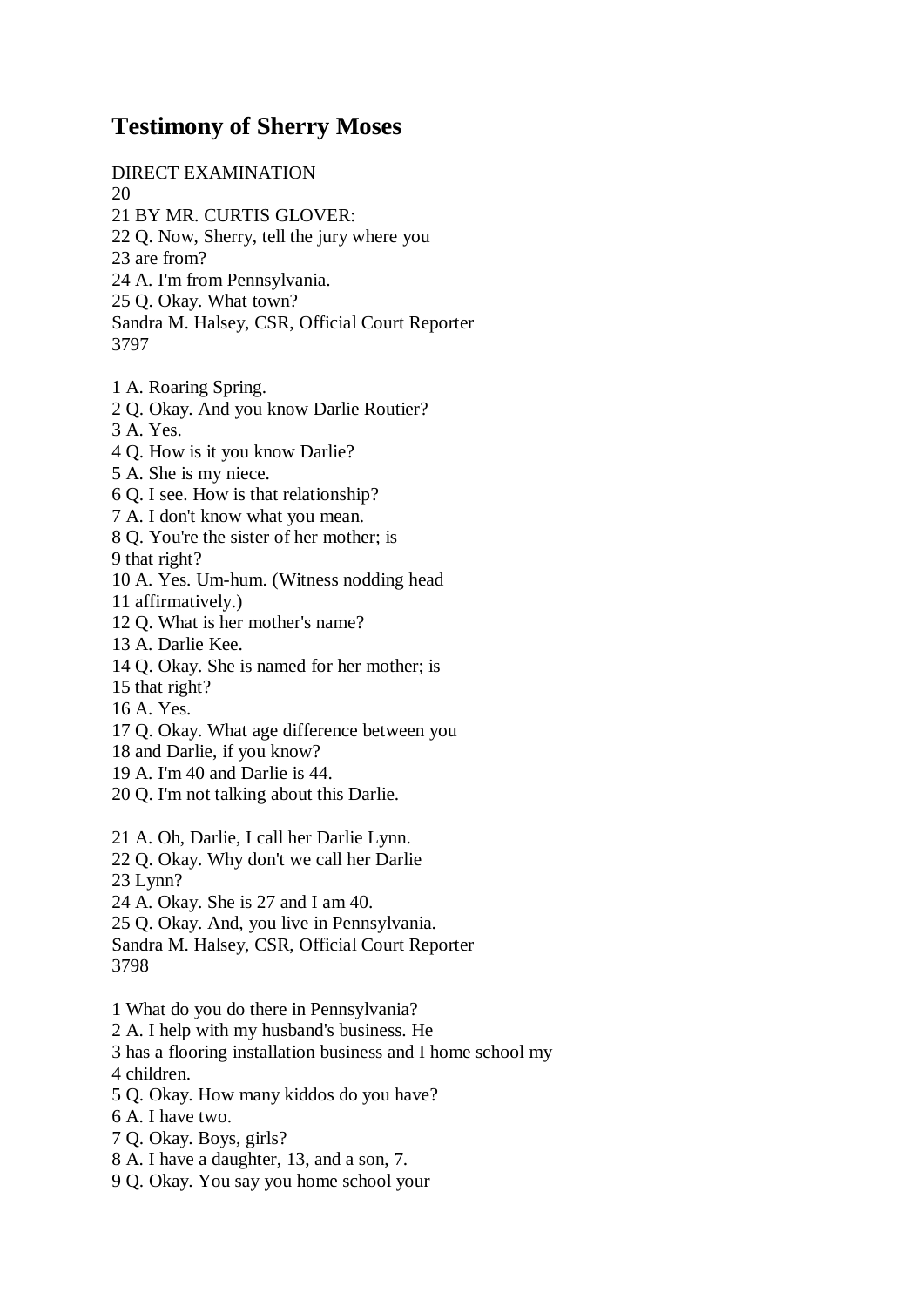10 children. That means you teach them at home; is that 11 right? 12 A. Yes, I do. 13 Q. All right. Okay. Is Darlie Lynn 14 originally from Pennsylvania? 15 A. Yes, she is. 16 Q. Okay. Born there? 17 A. Yes. 18 Q. Okay. In the same neighborhood where 19 you live, that part of the country? 20 A. Yes. Um-hum. (Witness nodding head 21 affirmatively.) 22 Q. Did you know her as a small child? 23 A. Yes. 24 Q. Okay. 25 A. Yes, I was there when she was born. Sandra M. Halsey, CSR, Official Court Reporter 3799 1 Q. Okay. And, I assume that at some 2 point in time she moved to Texas; is that right? 3 A. Yes. Um-hum. (Witness nodding head 4 affirmatively.) 5 Q. When would that have been, if you 6 know? 7 A. I think she was around 13. 8 Q. Okay. And where did she move to? 9 A. Well -- 10 Q. Was it Lubbock or -- 11 A. I'm not sure. They moved a couple 12 different places. There was Lubbock and Beaumont, at 13 different times. 14 Q. Okay. Let's kind of come up to the 15 present time and I'll ask you if over the past year or so 16 you have had occasion to visit with Darlie both here as 17 well as in Pennsylvania? 18 A. Yes, I have. 19 Q. Okay. Tell us about any trip to 20 Pennsylvania that she's made recently or in the past year 21 or so. 22 A. Okay. Her and Devon and Damon came up 23 in March of '95. 24 Q. Had Drake been born at that time? 25 A. No. She was pregnant with him at the Sandra M. Halsey, CSR, Official Court Reporter 3800 1 time, but she didn't know it yet until she got home. 2 Q. Okay. And, during that visit up

3 there, did y'all get together and socialize?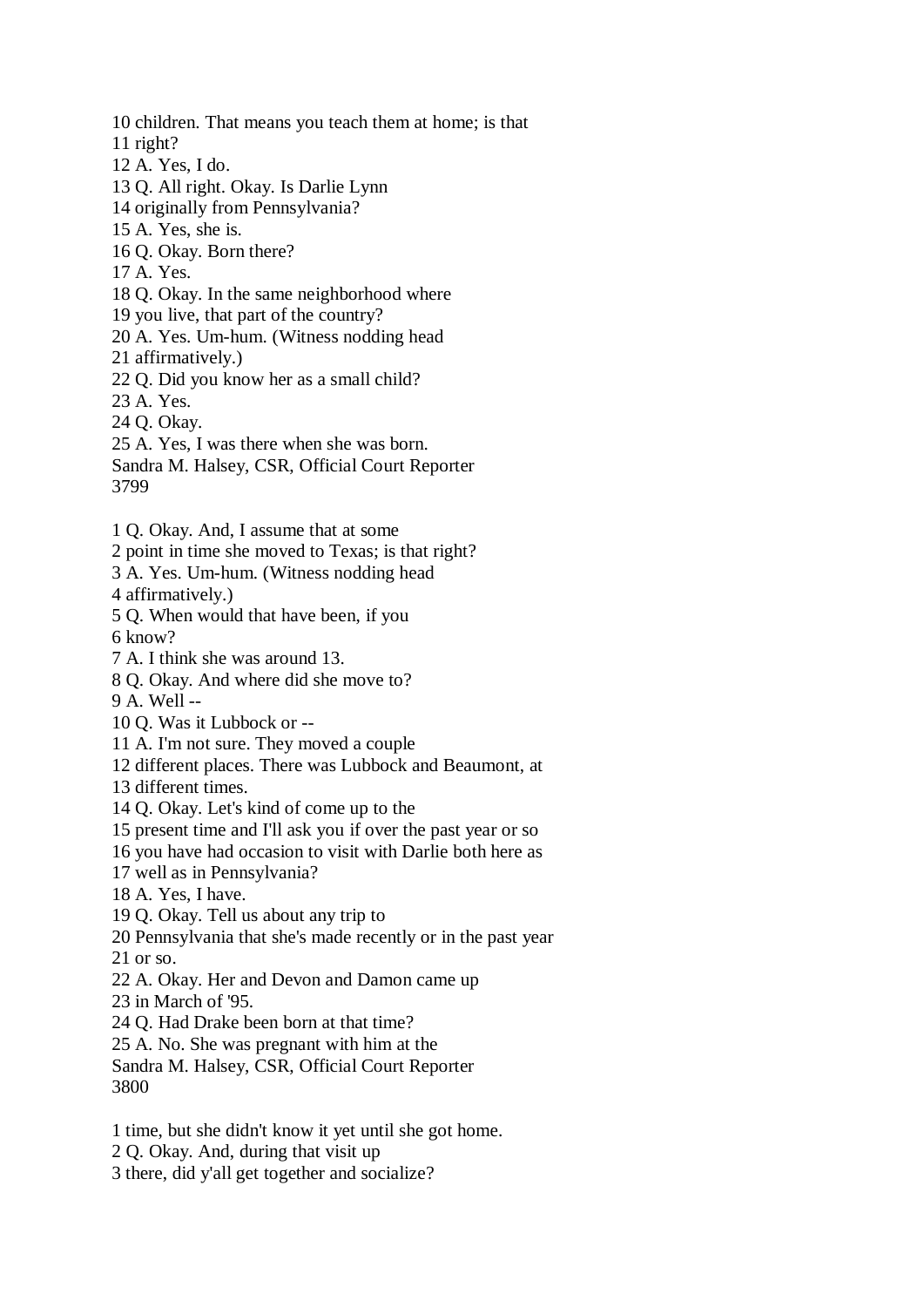4 A. Yeah.

5 Q. Tell the jury about the two boys.

6 What do you think about them at that time?

7 A. They were just precious, happy, little

8 boys that were just a joy to be with.

9 Q. Okay.

10 A. They were just happy because they

11 loved and just ornery little boys.

12 Q. Okay. Tell the jury about Darlie's

13 relationship with those little boys when you saw them

14 there.

15 A. Oh, she's just always such a gentle

16 mother, always very patient with them and just so

17 soft-spoken with them, even, you know, when they were

18 ornery or something, she would be just so gentle with

19 them. She never spanked them, just tell them to behave.

20 Q. Did she approach those boys in a

21 responsible manner?

22 A. Oh, yes, yes.

23 Q. Tell the jury about her demeanor, her

24 behavior as she was there. Did you see anything unusual

25 about her as she was there visiting in your home? And I

Sandra M. Halsey, CSR, Official Court Reporter 3801

1 think, what did you say, in March of '95?

2 A. Yes.

3 Q. Okay. These little boys were killed

4 in June of '96. That would have been, what,

5 approximately a year before that?

6 A. Yes.

7 Q. Okay.

8 A. Um-hum. (Witness nodding head

9 affirmatively.)

10 Q. Okay. Did you find anything unusual

11 about her relationship with those little boys as they

12 visited there in your home?

13 A. No, nothing unusual, just that she was

14 a wonderful mother.

15 Q. Okay.

16 A. I just thought her patience was

17 incredible.

18 Q. Okay. Did you have occasion then to

19 visit with her again in November of '95?

20 A. Yes, my daughter and I came down for

21 Thanksgiving.

22 Q. Okay. You came to the Dallas area?

23 A. Um-hum. (Witness nodding head

24 affirmatively.) Yes.

25 Q. Okay. And, that would be your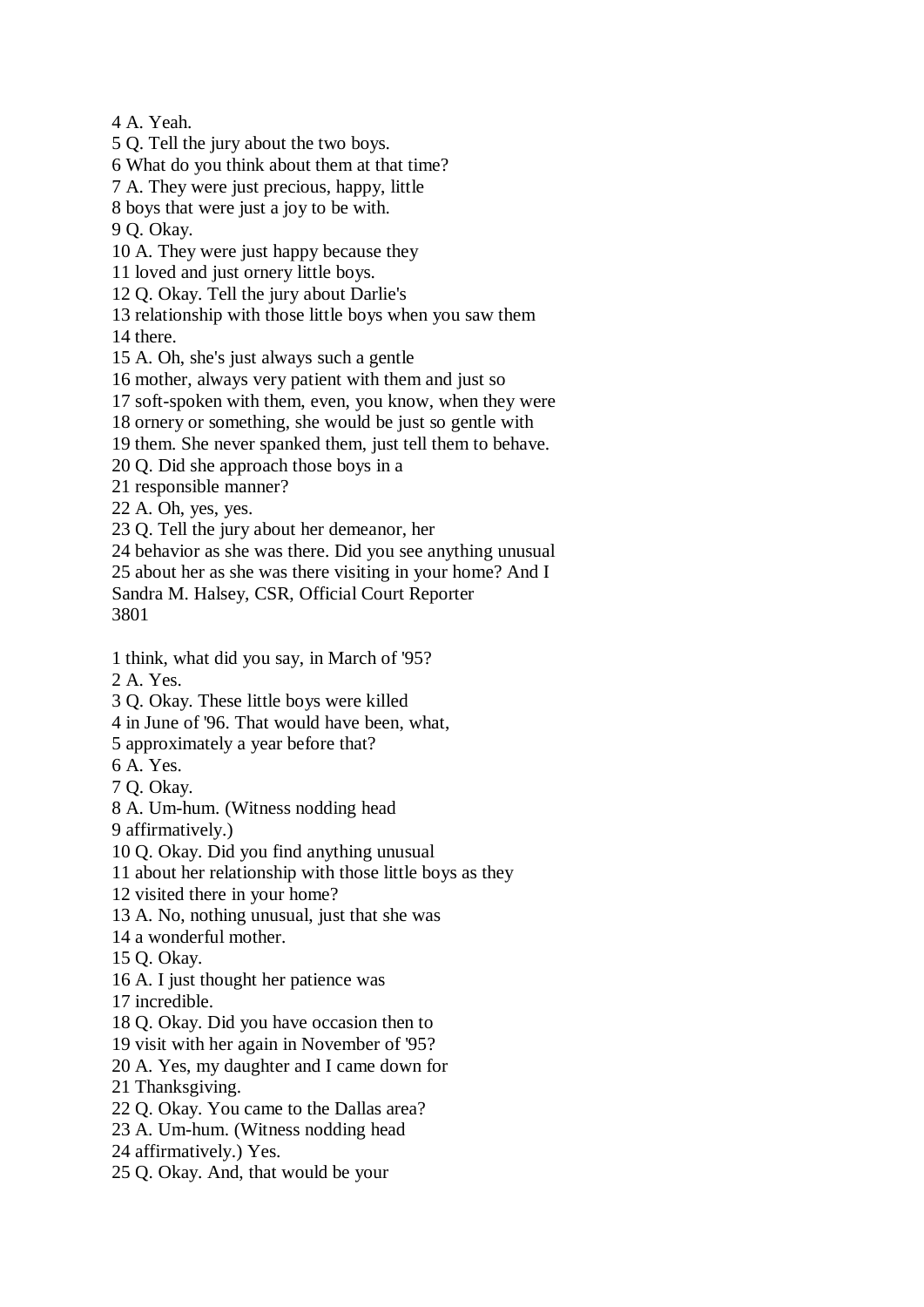Sandra M. Halsey, CSR, Official Court Reporter 3802

1 daughter, what is her name?

2 A. Shana.

3 Q. Shana?

4 A. Um-hum. (Witness nodding head

5 affirmatively.)

6 Q. Where did you stay at the time that

7 you came in November of '95?

8 A. Mostly, I stayed with Darlie Kee, my

9 sister. But we had time that we stayed at Darlie Lynn's

10 house, too.

11 Q. Okay. If you would, tell the jury

12 about Darlie Lynn's household and how things went there

13 in her household when you visited there with her?

14 A. Well, it was just a special, joyous

15 time, being together because we don't get to see each

16 other that often and, just --

17 Q. Did she make -- tell the jury what she

18 did with her house on holiday periods.

19 A. Oh, she always had her house

20 beautiful. She loves beautiful things and she decorated

21 it really nice and put a lot of effort into it.

22 Q. Did she, by virtue of the effort that

23 you saw her exude there in your presence, by virtue of

24 the way she decorated, did that look to you like a person

25 who was down and out or depressed?

Sandra M. Halsey, CSR, Official Court Reporter 3803

1 A. No, not at all.

2 Q. Did she express anything to you that

3 indicated to you that she was suffering from any kind of

4 blues?

5 A. No.

6 Q. Okay.

7 A. No, not at all.

8 Q. I believe you told the jury it was a

9 joyous time?

10 A. Yes, it was, very.

11 Q. Okay. Did you then have occasion to

12 come back when the little boys were killed?

13 A. Yes.

14 Q. Okay.

15 A. We came back.

16 Q. When did you hear about this?

17 A. We heard just a little bit after it

18 happened. Darlie Kee called us on the phone.

19 She called my sister, LuAnn, first.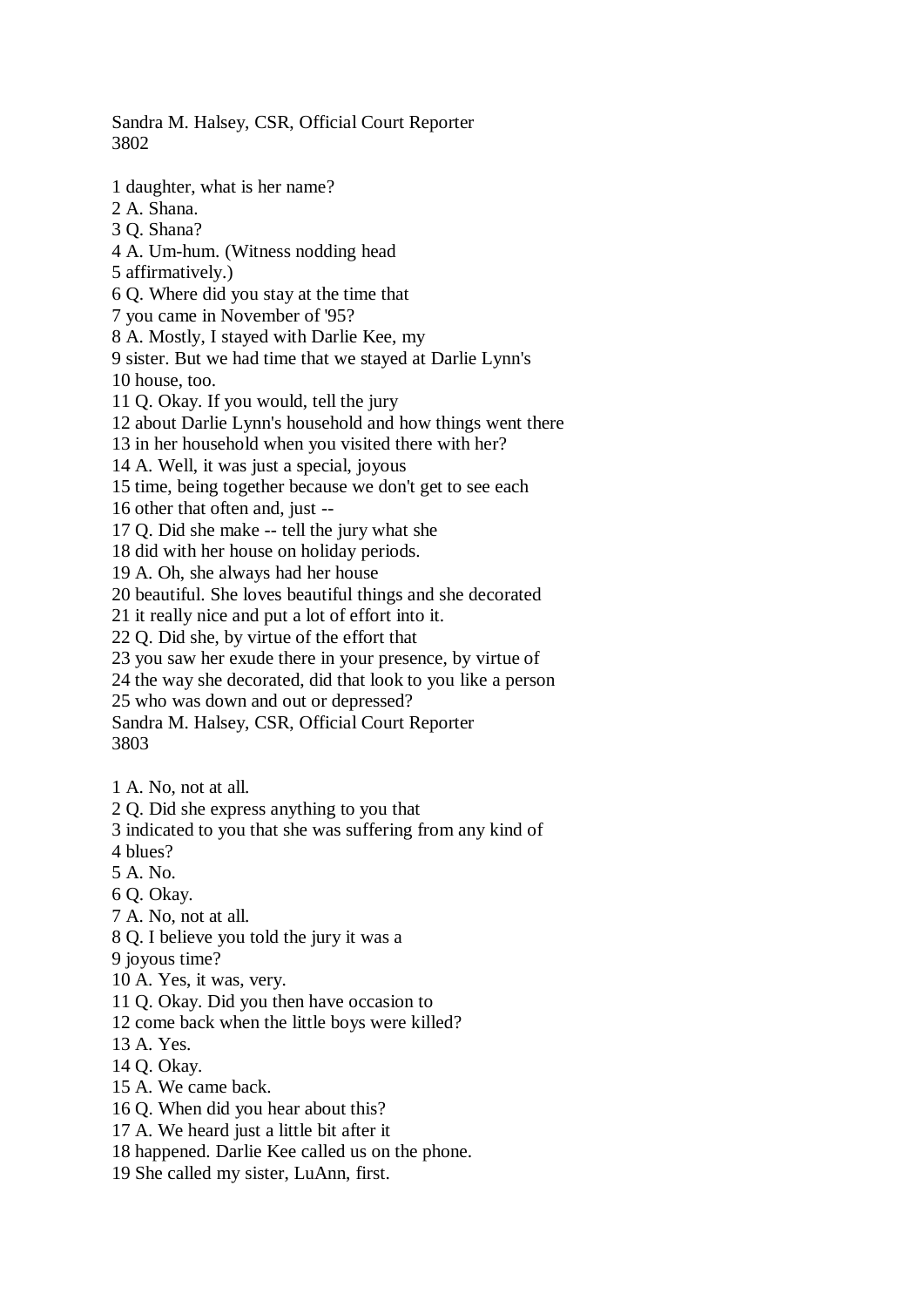20 It was about 3:30 Dallas time. And she was just 21 hysterical. 22 And then my sister LuAnn called me, 23 and we just couldn't believe that this had happened. And 24 then I got a call from Darlie Kee, and she was just so 25 hysterical, and just screaming and crying, and just Sandra M. Halsey, CSR, Official Court Reporter 3804 1 asking us to pray, that she thought Darlie Lynn might die  $2 \text{ too.}$ 3 And we just -- it was just so 4 unbelievable, it just happened. 5 Q. Okay. Did y'all then pack up and come 6 to Dallas? 7 A. Yes, sir. We just waited until we 8 could make the arrangements. We were on the phone all 9 day between Darlie, and Darlie was trying to arrange for 10 us to get airplane tickets transferred that Darlie Lynn 11 had had. 12 They had had tickets to come up to 13 visit us. We were planning a 50th anniversary for my 14 parents. And they changed the tickets over to our family 15 so that we could come down. 16 Q. Okay. Explain that to us. You say 17 they were planning to come up to a family reunion there 18 in Pennsylvania? 19 A. Yes. 20 Q. When was that to have been? 21 A. It was scheduled for June 15th. 22 Q. Okay. 23 A. We had been planning since January of 24 '96. 25 Q. And the little boys were killed on the Sandra M. Halsey, CSR, Official Court Reporter 3805 1 6th of June; is that right? 2 A. Yes. 3 Q. So just shortly after that, they were 4 due, all of them, to go to Pennsylvania? 5 A. Yes, they were due to come in on the 6 14th. 7 Q. And had their tickets all ready to go?

8 A. Yes. Um-hum. (Witness nodding head 9 affirmatively.)

- 10 Q. Okay. They had Drake by then, did
- 11 they not?
- 12 A. Yes.
- 13 Q. Do you recall when Drake was born?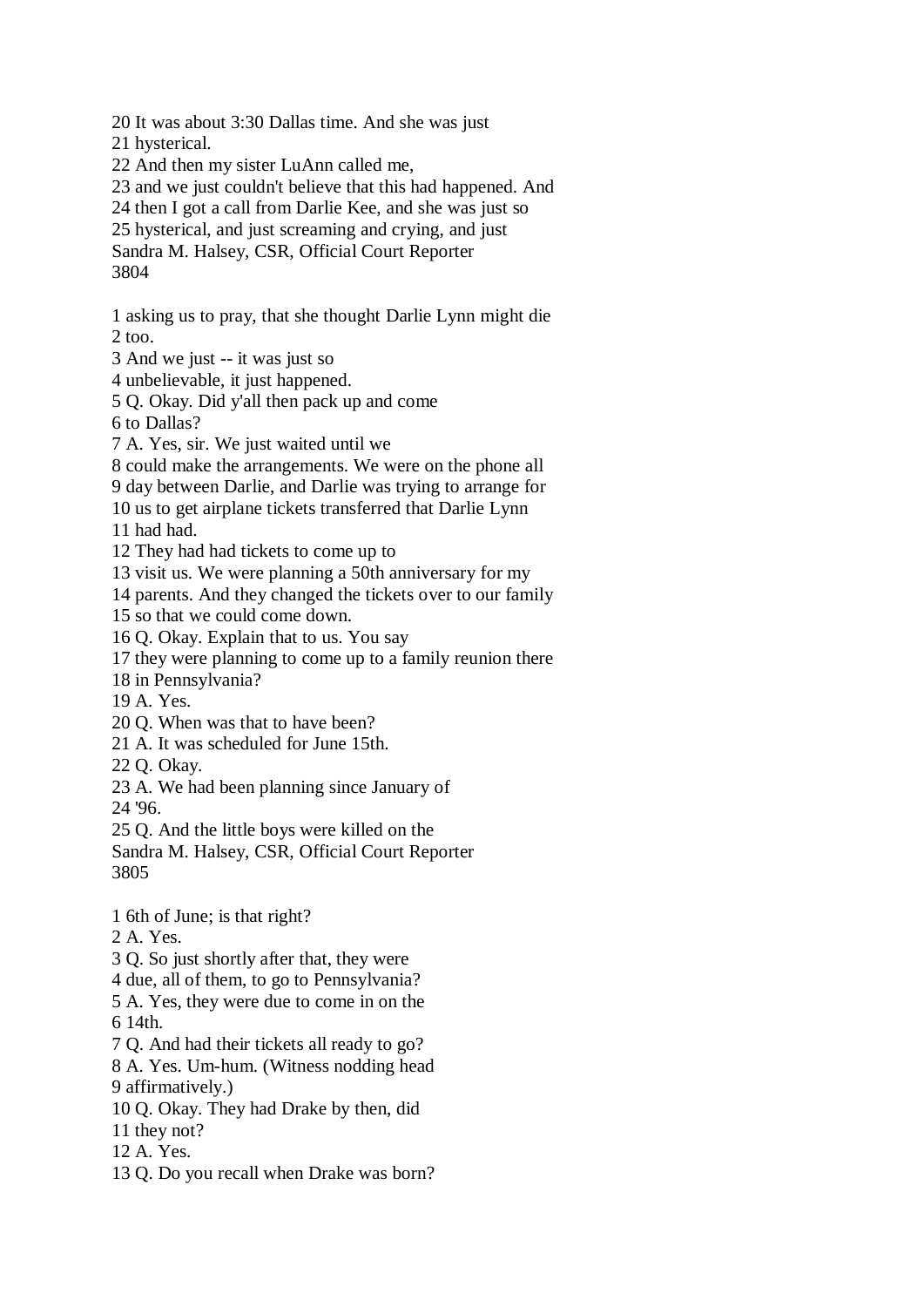14 A. Yes, October 18, 1995.

15 Q. Okay. He was born then right before

16 you came down for the Thanksgiving visit; is that right?

17 A. Yes, he was exactly a month old when

18 we got there.

19 Q. Okay. So you had a chance to visit

20 with the newborn with his mom?

21 A. Yes.

22 Q. How was that?

23 A. Just very special, like all babies,

24 and we just enjoyed him a great deal, all of us.

25 Q. Was he special to her?

Sandra M. Halsey, CSR, Official Court Reporter 3806

1 A. Very special.

2 Q. Okay.

3 A. All of her babies were special to her.

4 Q. Getting to the events around this

5 awful thing in June, when did you have your occasion,

6 first occasion to see Darlie when you came to Dallas?

7 A. Oh, we came to the hospital shortly

8 after we flew into Dallas. It was a little before

9 midnight on Friday that we got there and we went into her

10 hospital room.

11 Q. Okay. Who was with you?

12 A. I went in with my sister LuAnn and

13 Darin was in the room and Dana and her mother, Darlie.

14 Q. Okay. Did you notice her condition as

15 she was there in the hospital bed?

16 A. Yes, I did. I sat on the bed with

17 her.

18 Q. Okay. Describe what she was doing, if

19 anything.

20 A. She was sort of numb when we first got

21 there, but when we started talking about what happened,

22 she started crying and just in agony.

23 Q. Do you know a false cry from a real

24 cry?

25 A. Yes, I do.

Sandra M. Halsey, CSR, Official Court Reporter 3807

1 Q. What kind of a cry was this?

2 A. It was a very deep cry.

3 Q. Did she have pictures of the boys

4 there?

5 A. I can't recall if she had them right

6 there at that time.

7 Q. Okay. Did you have occasion to see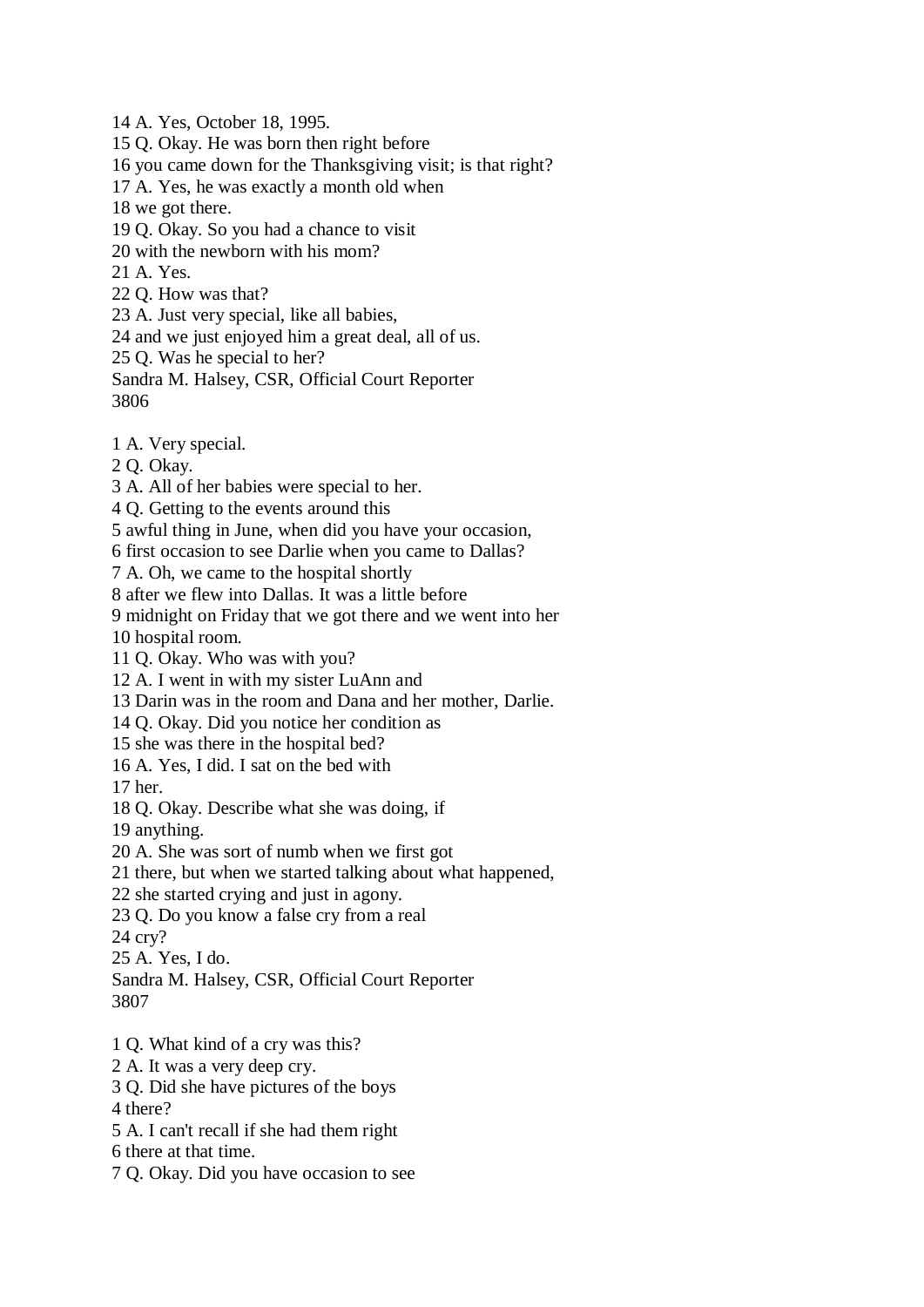8 her injuries?

9 A. Yes, I did.

10 Q. Describe those to the jury.

- 11 A. Well, naturally, I looked at her neck
- 12 first, you know, but her arm was bandaged and the bandage
- 13 was loose and she kept adjusting it and pulling it up,
- 14 and I noticed bruising on her arm, that was just covering

15 her arm.

- 16 Q. Do you know a bruise when you see it?
- 17 A. Yes, I do.
- 18 Q. You have lived 40-some-odd years, you
- 19 know a bruise when you see one?

20 A. Yes.

- 21 Q. Was her arm bruised?
- 22 A. Yes, it was.
- 23 Q. Any doubt in your mind about that?
- 24 A. No doubt at all.
- 25 Q. Okay. I guess you had occasion then
- Sandra M. Halsey, CSR, Official Court Reporter

3808

- 1 to go to the funeral and the viewing of these little 2 boys?
- 3 A. Yes, I did.
- 4 Q. Okay. I believe the viewing was on
- 5 the 8th of June; is that right?
- 6 A. Yes, yes.
- 7 Q. There were a lot of people there?
- 8 A. Yes, a lot.
- 9 Q. Okay. Would you describe what you saw
- 10 concerning Darlie at that time, Darlie Lynn?
- 11 A. At the viewing?
- 12 Q. Yes.
- 13 A. Well, she got there late. We had all
- 14 been there a couple of hours before her because she was
- 15 with the police at the time.
- 16 Q. She was -- did she ever indicate to
- 17 you that she was anything less than cooperative with the
- 18 police?
- 19 A. Not at all. I thought she was very
- 20 cooperative. She just gave all -- every information she
- 21 could give. She just wanted to catch the man that did

22 this.

- 23 Q. Did she tell you that?
- 24 A. Yes, she did.
- 25 Q. Okay. The police then kept her for
- Sandra M. Halsey, CSR, Official Court Reporter

3809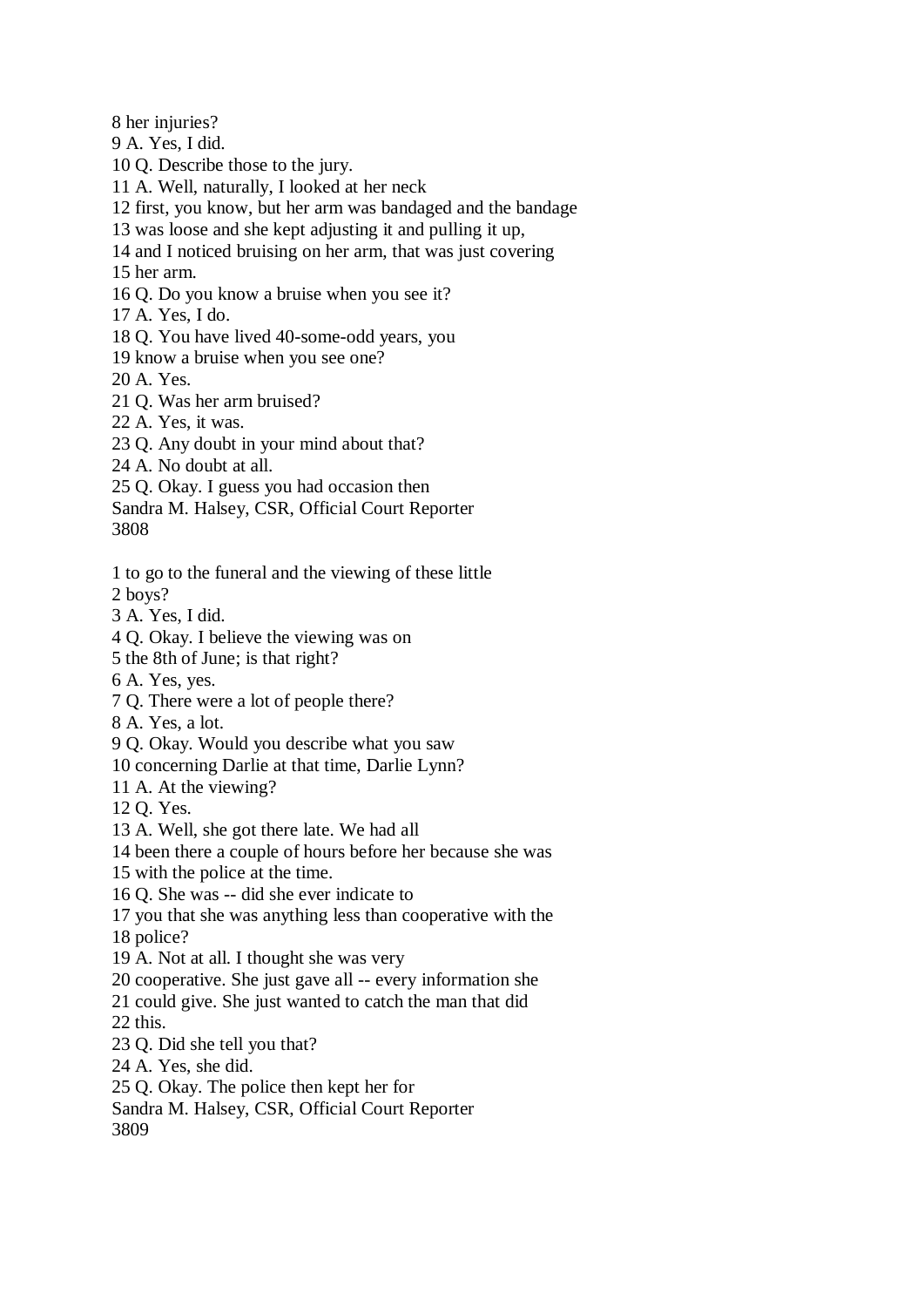1 two hours, even through the viewing?

2 A. Well, she was there for like six or

3 seven hours with the police that day. She was two hours

4 late to the viewing.

5 Q. Okay. And how many people were at the

6 viewing, if you know, approximately?

7 A. There were probably several hundred.

8 Q. Okay. If you would, would you tell

9 the jury whether or not you had occasion to see her arms

10 there at this awful event?

11 A. Yes, I did.

12 Q. Okay.

13 A. She was wearing a short sleeve dress

14 for the viewing, and it was very visible, and the

15 bruising was really getting dark there.

16 Q. Did you have occasion to be around her

17 when she was viewing these two children?

18 A. Well, they took her in privately with

19 the immediate family and closed the doors. And I was

20 standing outside of the doors and I could hear her. I

21 could hear her screaming when she saw her boys, and she

22 was damning the person who did this to her babies. And

23 it just tore our hearts out, we could feel her pain.

24 Q. Did you remain in the Dallas area for

25 a time after this, Sherry?

Sandra M. Halsey, CSR, Official Court Reporter 3810

1 A. Yes, I did. We stayed for a week.

2 Q. Okay. Did you have occasion to go to

3 a prayer service at the grave site?

4 A. Yes, we did. It was the afternoon

5 before we left Dallas that we had the prayer service and

6 the birthday celebration for Devon.

7 Q. Okay. Describe the prayer service.

8 A. It was just -- we had prepared to

9 go -- the children had made cards up and plaques and

10 stuff, and they had gotten balloons, and just wanted to

11 make the day special to honor Devon, because he was

12 looking forward to his birthday so much, and they had

13 already had so much prepared for it.

14 And their birthdays were so special to

15 them, and Darlie always made them special to them. And,

16 we just gathered around and we wished him happy birthday,

17 and sang happy birthday to him and we just held hands and

18 prayed.

19 Q. Okay. I believe there was a prayer

20 service actually before the birthday party; is that

21 right?

22 A. Yes. This was sort of a birthday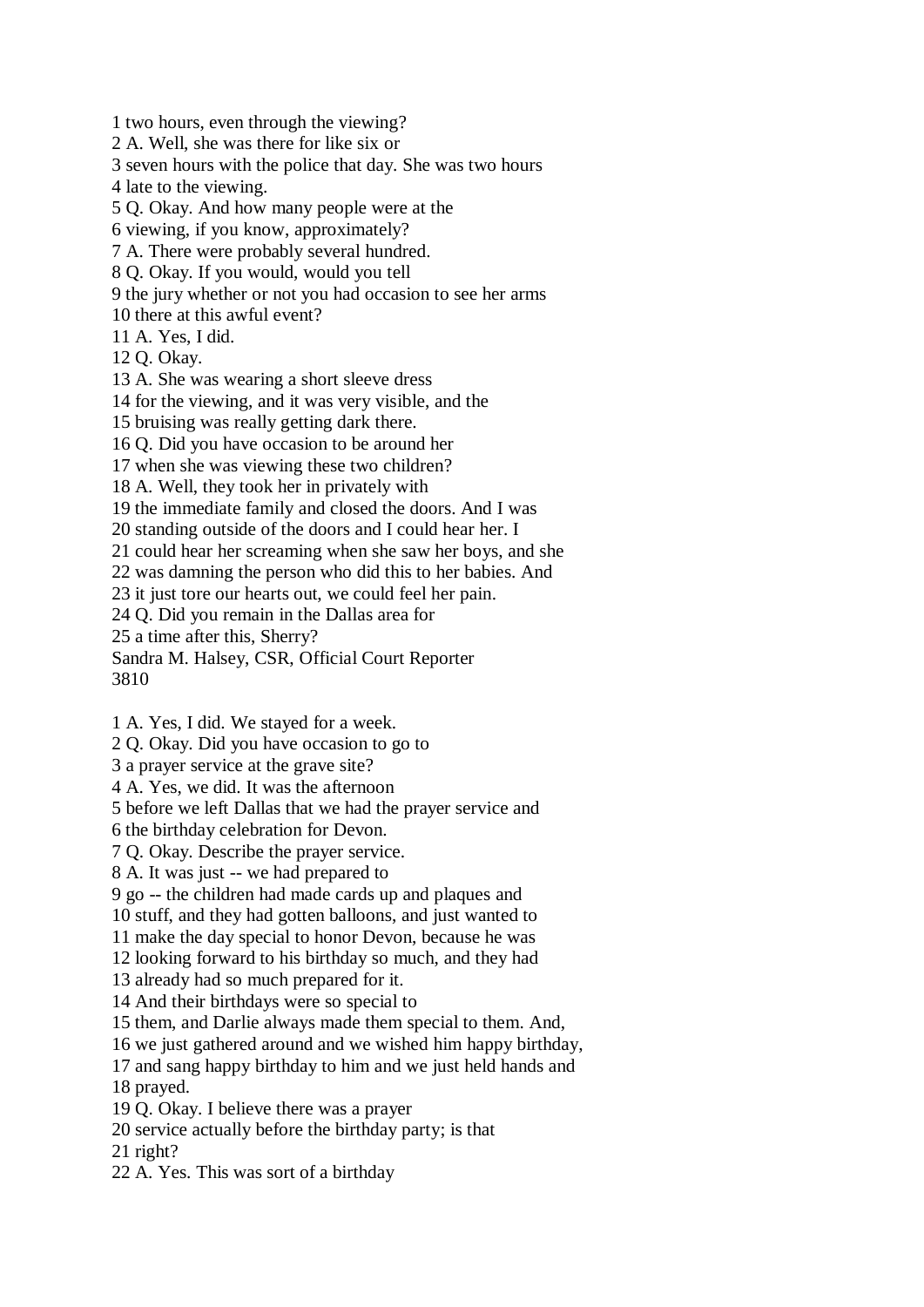23 celebration for just the family that was leaving that 24 day, that was flying back to Pennsylvania. And it was a 25 little more private, and then she said she was going to Sandra M. Halsey, CSR, Official Court Reporter 3811

1 have a celebration for the children, to -- she just 2 thought it would be nice to just make it -- something 3 joyous out of it, you know, that because they had already 4 been prepared for the party, that she just thought it 5 would be something nice to do for Devon's friends. 6 Q. What did you think about that? 7 A. I didn't think anything of it. I just 8 thought that it was just Darlie Lynn's touch. That is 9 the way she always did things. She always made 10 everything special and beautiful for those boys. And it 11 was just, to me, it was just a final tribute to Devon. 12 Q. Okay. 13 14 MR. CURTIS GLOVER: Pass the witness. 15 16 17 CROSS EXAMINATION 18 19 BY MR. GREG DAVIS: 20 Q. Ms. Moses, my name is Greg Davis. I 21 don't believe we have had the opportunity to speak 22 before, have we? 23 A. No. 24 Q. Ms. Moses, first of all -- 25 Sandra M. Halsey, CSR, Official Court Reporter 3812 1 MR. GREG DAVIS: Can I have a copy of 2 her written statement, her notes that she has given you 3 please? 4 MR. DOUGLAS MULDER: We didn't take 5 any statement from her. 6 7 8 BY MR. GREG DAVIS: 9 Q. Okay. So, I take it, prior to your 10 testifying today, that you have talked with Mr. Glover 11 about your testimony? 12 A. Yes, I did. 13 Q. How about the other four attorneys 14 over here, have you spoken with them also? 15 A. Preston Douglass was there.

16 Q. Okay. How many times have you met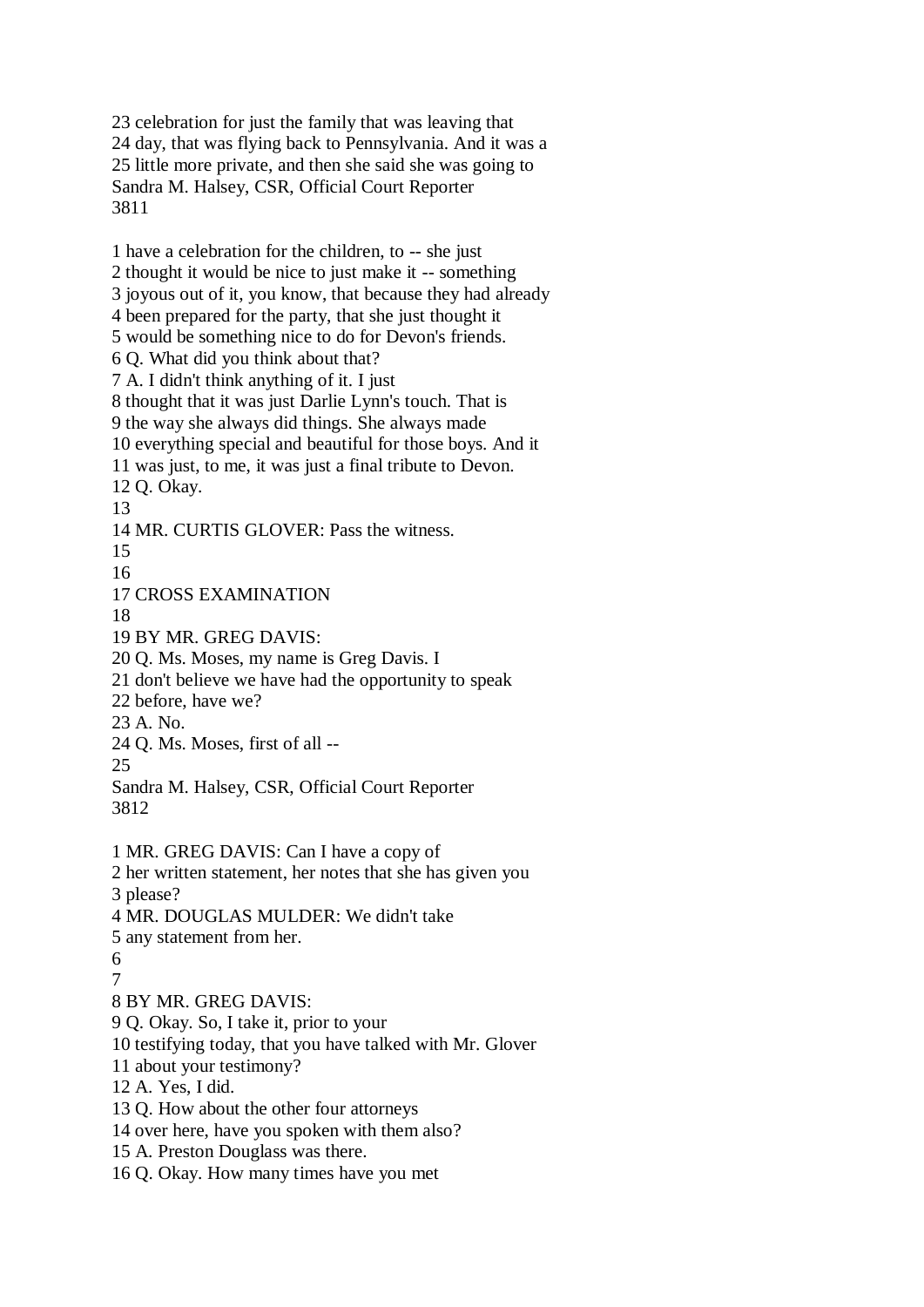17 with them?

18 A. Just once, briefly.

19 Q. Okay. Now, you have been in Kerrville 20 since when?

21 A. I'm trying to think. My mind is kind

22 of -- we got down here on the 11th.

23 Q. You got down here on January 11th, and

24 since that date, where have you been staying?

25 A. I have been staying at Inn of the

Sandra M. Halsey, CSR, Official Court Reporter 3813

1 Hills.

2 Q. How many other of the Routier family

3 are staying at the Inn of the Hills?

4 A. My sister Darlie is there and her

5 daughters, Dana and Danielle, my sister LuAnn, and my

6 daughter Shana.

7 Q. All right. And certainly, you have

8 had an opportunity to talk to them on a regular basis

9 since the 11th, haven't you?

10 A. Yes.

11 Q. Okay. Matter of fact, there are still

12 members of the Routier family inside the courtroom today,

13 aren't there?

14 A. Yes.

15 Q. Okay. This second row back here to my

16 left, are those members of the Routier family also?

17 A. A few, not many.

18 Q. If I could, the young lady here, the

19 blonde, with the red sweater, you recognize her, don't

20 you?

21 A. Yes.

22 Q. Okay. The woman who has been taking

23 notes throughout the trial?

24 A. Yes.

25 Q. And, who is that?

Sandra M. Halsey, CSR, Official Court Reporter 3814

1 A. Darin Routier's aunt.

2 Q. What is her name?

3 A. Sandy.

4 Q. Okay. And, certainly, since the 11th,

5 you have seen Sandy here in Kerrville, haven't you?

6 A. Yes.

7 Q. And I guess she has told you she has

8 been taking notes every day of the testimony, correct?

9 A. Yes, I am aware of that, yeah.

10 Q. Okay. And, Ms. Moses, isn't it true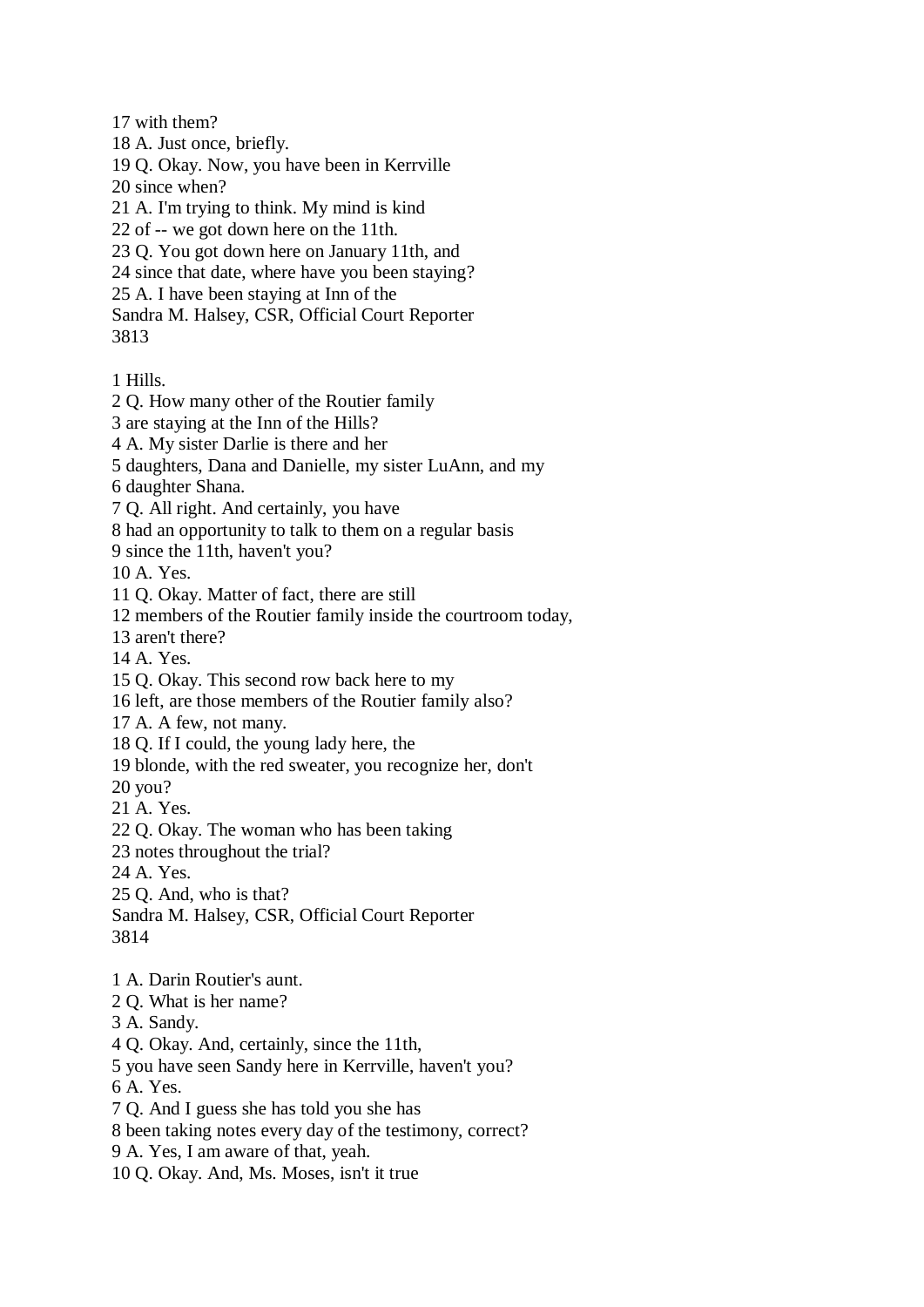11 that you are very much aware of just about every bit of

12 testimony that has been given in this case up to this 13 date?

14 A. Well, I have known everything before

15 this, because I have kept in touch with my sister from

16 the time this happened.

17 Q. Okay. My question though, Ms. Moses,

18 was, not what you knew before the trial began, but since

19 the trial began.

20 You have talked with the family, you

21 all have discussed the testimony, and as a matter of

22 fact, you have talked with Sandy, and she has been in

23 this courtroom taking notes every day, so you know what's

24 been going on in here, don't you?

25 A. Pretty much, yeah.

Sandra M. Halsey, CSR, Official Court Reporter 3815

1 Q. Okay. Did any of these attorneys ever

2 tell you about the Rule of Evidence where witnesses are

3 not supposed to discuss what is going on in this 4 courtroom?

5 A. I have not talked to the attorneys

6 until just briefly last night.

7 Q. So, they didn't tell you that it would

8 be improper for you to be talking with people who have

9 been inside this courtroom, discussing testimony? They

10 didn't -- they never went over that with you?

11 A. Not really, no.

12 Q. Certainly, it's very advantageous for

13 you as a witness, isn't it, to know what's been going on

14 outside of your presence. That helps you, doesn't it?

15

16 MR. DOUGLAS MULDER: Judge, there

17 hasn't been anybody testifying what went on back in

18 Pennsylvania here that I am aware of.

19 MR. GREG DAVIS: Is that an objection?

20 THE COURT: Well, is that an

21 objection?

22 MR. DOUGLAS MULDER: Yes, sir.

23 THE COURT: Okay. Overruled. Go

24 ahead.

25

Sandra M. Halsey, CSR, Official Court Reporter 3816

1 BY MR. GREG DAVIS:

2 Q. So you know what we have been hearing

3 in here, and you know that there has been a lot of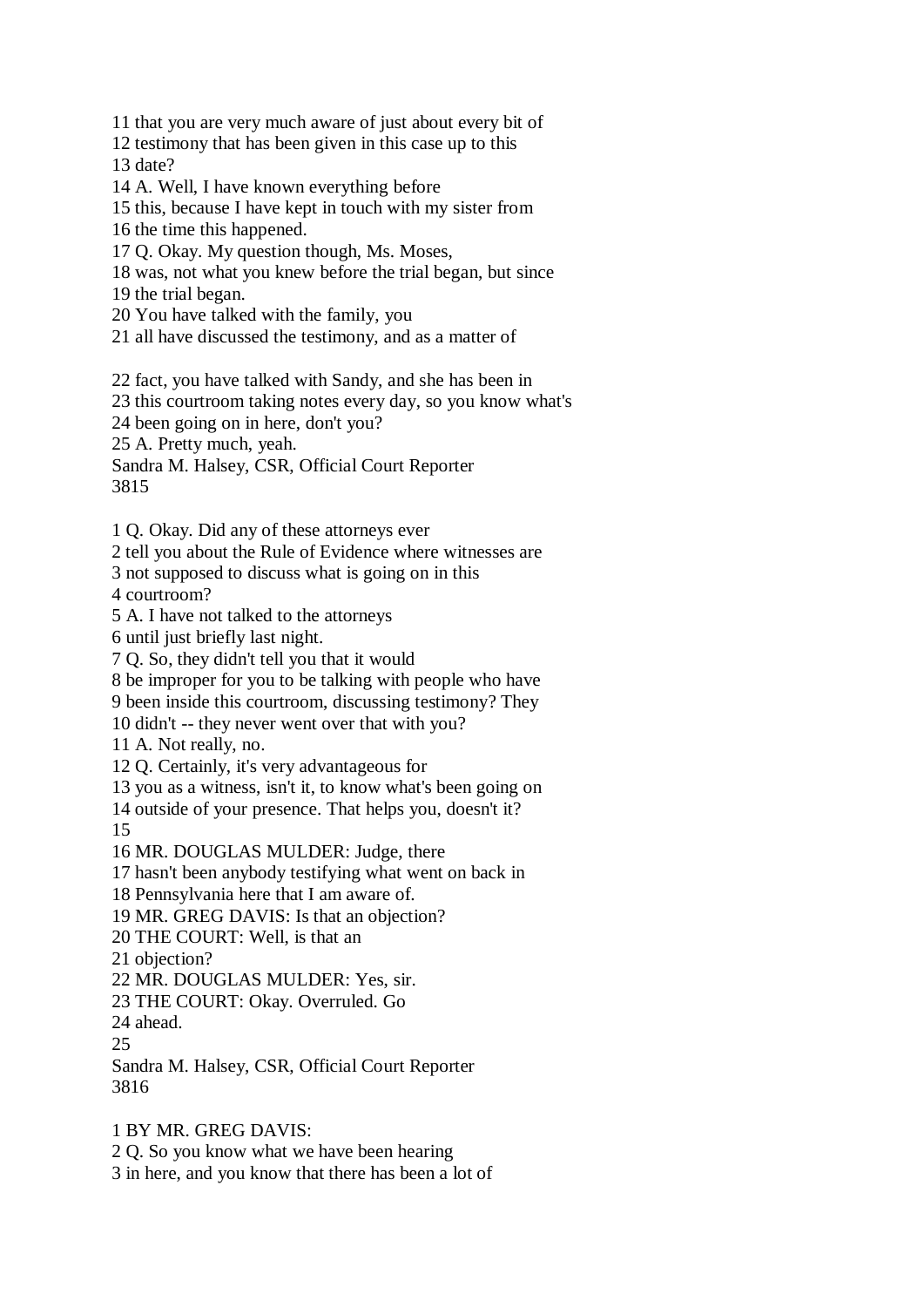4 testimony about bruises to the right arm of Darlie Lynn 5 Routier, don't you? 6 A. Yes, I do. 7 Q. And, ma'am, just your own -- when you 8 came down here last year in June, I'm sure that when you 9 saw those bruises, you made some comments to the nurses 10 or doctors or someone in that hospital about them caring 11 for those bruises, that were so evident to you, didn't 12 you? 13 A. No, I did not, because I was at the 14 hospital around midnight, and I was only there a few 15 minutes. 16 Q. So, that day, those bruises were not 17 important enough for you to go up there to the nurse's 18 desk and say, "Listen. Would you please come down here 19 and look at these bruises because they are large enough, 20 I'm concerned about them." You didn't do that that day, 21 did you? 22 A. No, it's not my place to. 23 Q. And yet, some seven months later, you 24 are able to recall in great detail what those bruises 25 looked like? Sandra M. Halsey, CSR, Official Court Reporter 3817 1 A. Yes, I am because they were the worst 2 bruises I have ever seen. 3 Q. The worse you have ever seen and you 4 never even told a nurse or a doctor about them or 5 inquired about them, did you? 6 A. They were just beginning the night

7 that I saw her.

8 Q. Ma'am, could you please answer my

9 question. Did you inquire, talk with medical personnel

10 about the bruises, the worst you had ever seen in your

11 life, while you were at Baylor Hospital?

12 A. No, I did not, because they were not

13 the worst I had seen at the time.

14 Q. Okay. Now, Ms. Moses, when you talked

15 with the defendant in this case, she described what

16 happened to her, didn't she?

17 A. Yes, she did.

18 Q. Okay. And, what did she say happened

19 to her that evening?

20 A. Well, there's a lot she can't

21 remember. She was in a lot of shock at the time, and

22 there's still a lot she can't recall.

23 Q. Well, I'm just talking about the

24 things that she could recall.

25 A. Well, she just said that she had been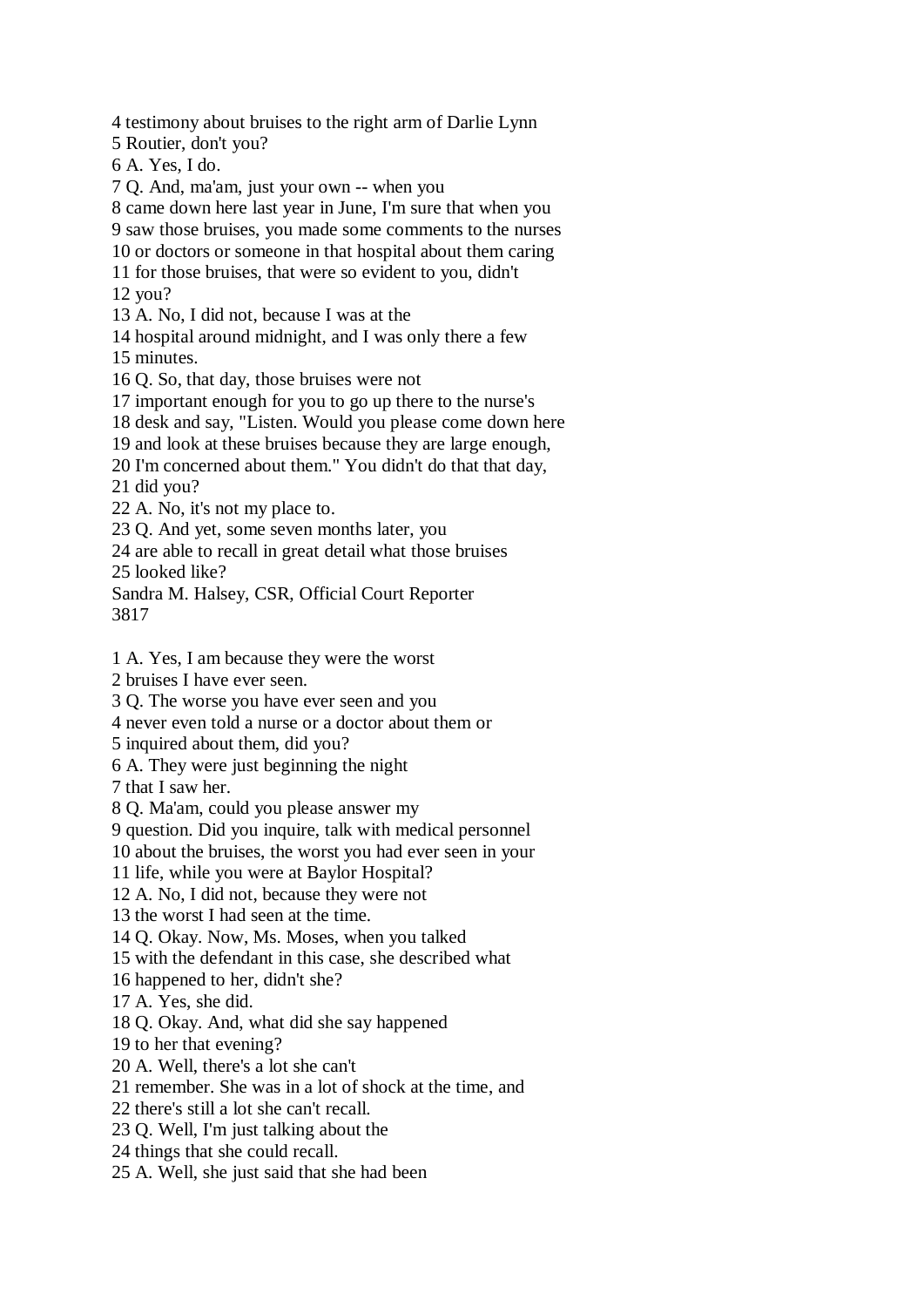Sandra M. Halsey, CSR, Official Court Reporter 3818

1 sleeping downstairs with Devon and Damon, and that she

2 woke up with -- Damon had nudged her awake.

3 Q. Okay.

4 A. And she just saw this man leaving.

5 And then she started to follow him, and she realized that

6 the room she was in, the TV was on and there was a little

7 bit of light, but as she was getting further out into the

8 kitchen near the utility room, it was darker and she just

9 stopped and thought, he could still be out there, you

10 know, I better not go any further.

11 Q. Okay.

12 A. And she said about -- she wasn't even

13 aware that she was wounded until she had turned on the

14 lights and she saw her boys.

15 Q. Okay. So as I understand, what she

16 told you, and that is what you have to go on because you

17 weren't there that day, were you?

18 A. No, I was not.

19 Q. Okay. And, so, according to what the

20 defendant told you then, when she woke up, this man

21 started to walk away from her; is that right?

22 A. Yes, or was moving away, yes.

23 Q. Right. So she wasn't, according to

24 her story that she gave you anyway, this man did not

25 attack her after she woke up and saw him, did she?

Sandra M. Halsey, CSR, Official Court Reporter 3819

1 A. She just had like a sensation of a

2 struggle, but she had been in a deep sleep.

3 Q. Um-hum. (Attorney nodding head

4 affirmatively.)

5 A. And I don't think she is aware of what

6 all happened to her.

7 Q. Well, certainly she didn't see this

8 intruder or this other person attack her two children

9 after she saw the man, did she?

10 A. We don't know if she saw that because

11 there is so much she doesn't remember.

12 Q. I'm just going on the version that she

13 gave you. In the version that she gave you, she does not

14 have this intruder attacking her children after she sees

15 the man, does she?

16 A. No.

17 Q. And in the version that she gave you,

18 she doesn't have the attacker attacking her after she

19 sees the man either, does she?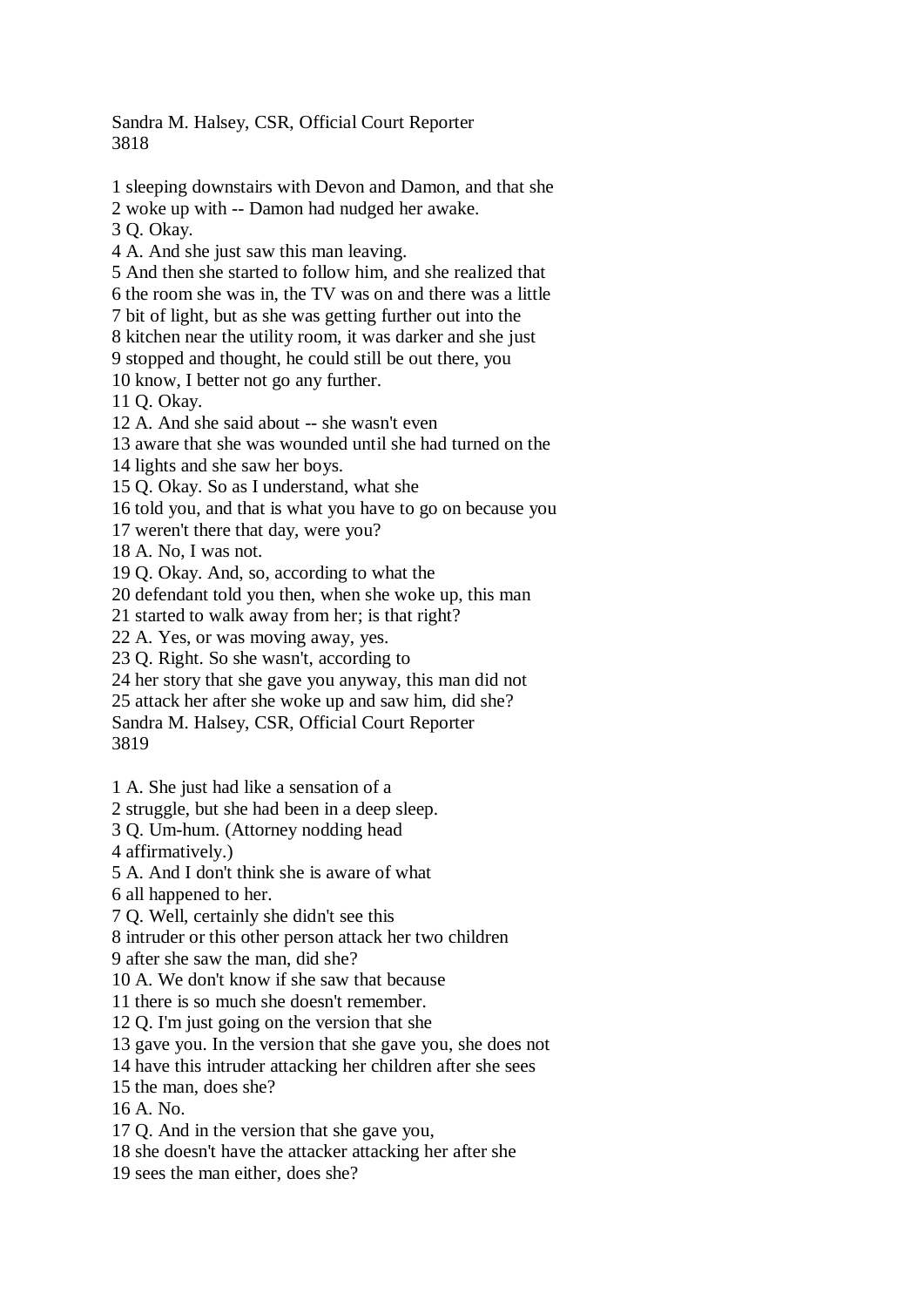20 A. No. 21 Q. And he just simply leaves, she starts 22 to follow, then she stops and realizes that she has been 23 injured, correct? 24 A. Yes. 25 Q. Now, she did tell you though that she Sandra M. Halsey, CSR, Official Court Reporter 3820 1 could recognize this man, didn't she? 2 A. No, she didn't. 3 Q. She didn't tell you that? 4 A. No, she just had a vague description 5 of him, that she didn't see him very well. 6 Q. All right. You recognize this 7 gentleman right back here in the front row, Mr. Bosillo, 8 don't you? 9 A. Yes, I do. 10 Q. And do you recall that Mr. Bosillo 11 came to talk with you there in Pennsylvania, didn't he? 12 A. Yes. 13 Q. And you were kind enough -- was it on 14 July the 4th? 15 A. Yes. 16 Q. You were kind enough to sit down and 17 talk with him for a little bit, weren't you? 18 A. Um-hum. (Witness nodding head 19 affirmatively.) 20 Q. Okay. And, isn't it true that when 21 Mr. Bosillo was talking with you, Ms. Moses, that you 22 told him that Darlie Lynn, the defendant in this case, 23 had told you that she could identify the person that did 24 this to her, didn't you? 25 A. No, I did not say that. Sandra M. Halsey, CSR, Official Court Reporter 3821 1 Q. Were you at the hospital each day that 2 the defendant was in Baylor?

3 A. No, I just got there midnight Friday

4 and she was released the next day.

5 Q. Okay. So, you would not have been

6 there the next day when Drake was brought in there to her

7 and she refused to hold him. You were not there for

8 that?

9 A. No, I was not.

10 Q. Okay. I know that -- I have in my

11 notes here that she came and visited you in March of '95?

12 A. Yes.

13 Q. Then you and your family came down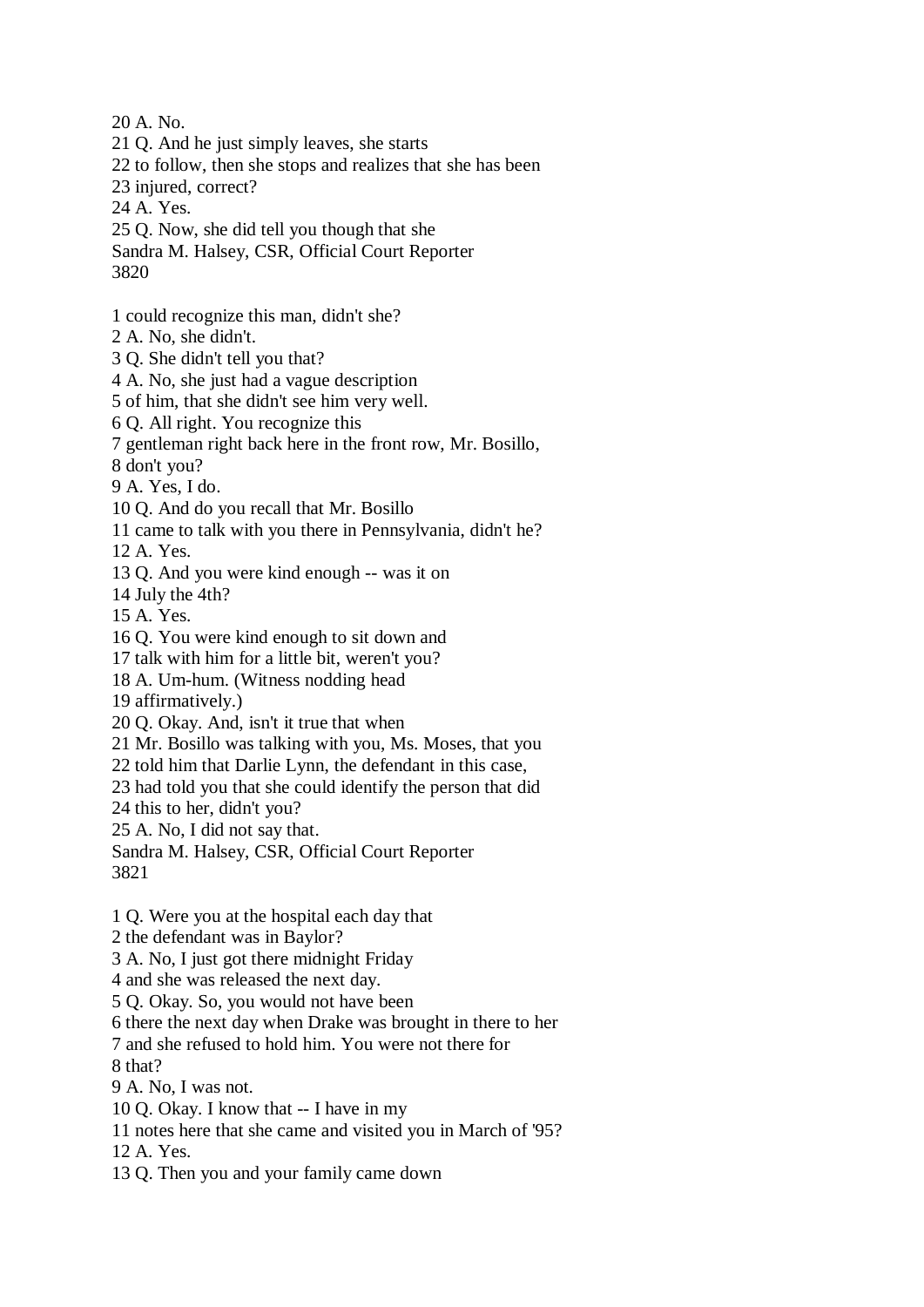14 here in November of '95; is that right?

15 A. Yes, my daughter and I did.

16 Q. All right. When you came down here in

17 November, things looked real good, didn't they, inside

18 the house? You didn't see any problems or any troubles;

19 is that right?

20 A. No, none.

21 Q. Wouldn't you agree with me, Ms. Moses,

22 that a lot of times families are going to keep their

23 problems to themselves and they may not share that with

24 people outside the house?

25 A. Not particularly with our family.

Sandra M. Halsey, CSR, Official Court Reporter 3822

1 We're a very close family and we share our problems.

2 Q. Okay. When -- just how quickly after

3 she attempted suicide in May, did someone call you from

4 that house to tell you that she had attempted suicide?

5

6 MR. DOUGLAS MULDER: Judge, there was

7 not any suicide attempt.

8 THE COURT: Well, if she knows the

9 answer, I'll let her answer it.

10 MR. CURTIS GLOVER: He is assuming a

11 fact not in evidence, Judge, and we would object to it.

12 THE COURT: I'll sustain the

13 objection. Let's ask the next question.

14 MR. GREG DAVIS: All right. Well, I

15 will ask it this way.

16 THE COURT: Rephrase your question.

17

18 BY MR. GREG DAVIS:

19 Q. Ms. Moses, when Mr. Bosillo came and

20 talked to you on July the 4th of last year, you and Mr.

21 Bosillo described this incident that occurred in May,

22 didn't you? You know what I am talking about, don't you?

23 A. No.

24 Q. Well, you are aware of a journal,

25 aren't you?

Sandra M. Halsey, CSR, Official Court Reporter 3823

1 A. I was aware a journal after it came

2 out in the newspapers.

3 Q. You mean that -- and that came out,

4 what, sometime in June?

5 A. Probably. I don't know the date.

6 Q. Well, you weren't made aware of any

7 journal entries by Ms. Routier at the time -- at or near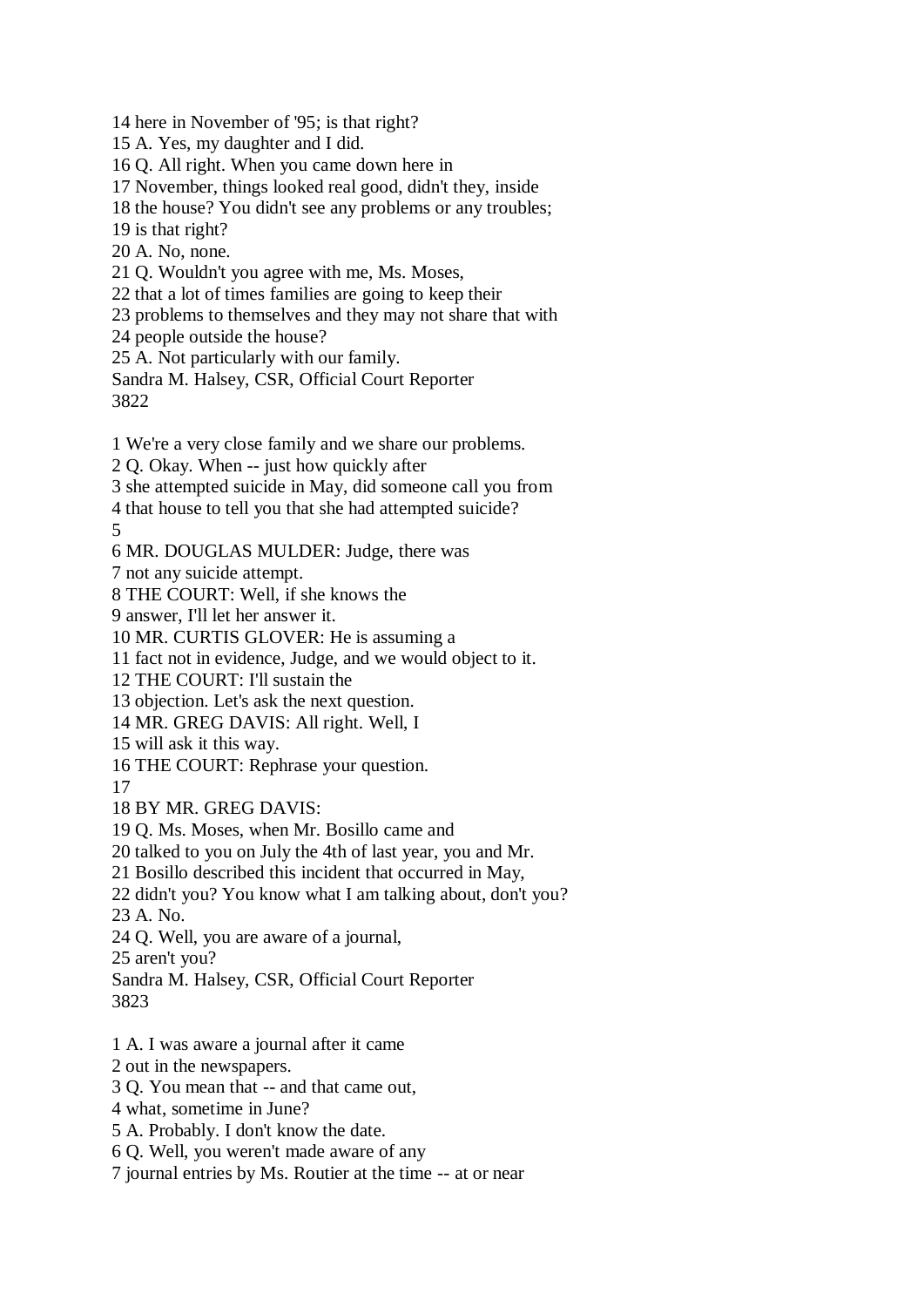8 the time that she made these journal entries? 9 A. No. 10 Q. Okay. So that, apparently, that was 11 something that she was keeping to herself? 12 A. No, I do recall a mention of it while 13 I was there in June, the week I stayed there with them. 14 Q. Um-hum. (Attorney nodding head 15 affirmatively.) 16 Well, did she tell you what the entry 17 was, the last entry in that journal? 18 A. No. 19 Q. She didn't share that with you? 20 A. Not specifically. It was just -- 21 people were talking about a journal or something and -- 22 Q. Well, what did she share with you 23 about that journal entry? 24 A. We didn't talk one on one about the 25 journal. Sandra M. Halsey, CSR, Official Court Reporter 3824 1 Q. So I guess the answer to the question 2 would be, she didn't share the contents of the journal 3 with you; is that right? 4 A. No. 5 Q. So whatever the content is, either 6 good or bad, I mean, she didn't go into that with you, 7 did she? 8 A. No. 9 Q. You said something that I noted there 10 in your direct examination, "She loved beautiful things." 11 She did, didn't she? 12 A. Yes, she did. 13 Q. There was a lot of money put into that 14 house out there, wasn't there? 15 A. Yes, there was. 16 Q. A lot of beautiful things in there? 17 A. Yes. 18 Q. At the viewing, Ms. Moses, on June the 19 8th? 20 A. Yes. 21 Q. Were you close enough to hear, what 22 words, if any, that the defendant uttered to the two 23 deceased children in the casket? 24 A. No. At the time I went in, it was 25 when other people were coming in and she was talking to Sandra M. Halsey, CSR, Official Court Reporter 3825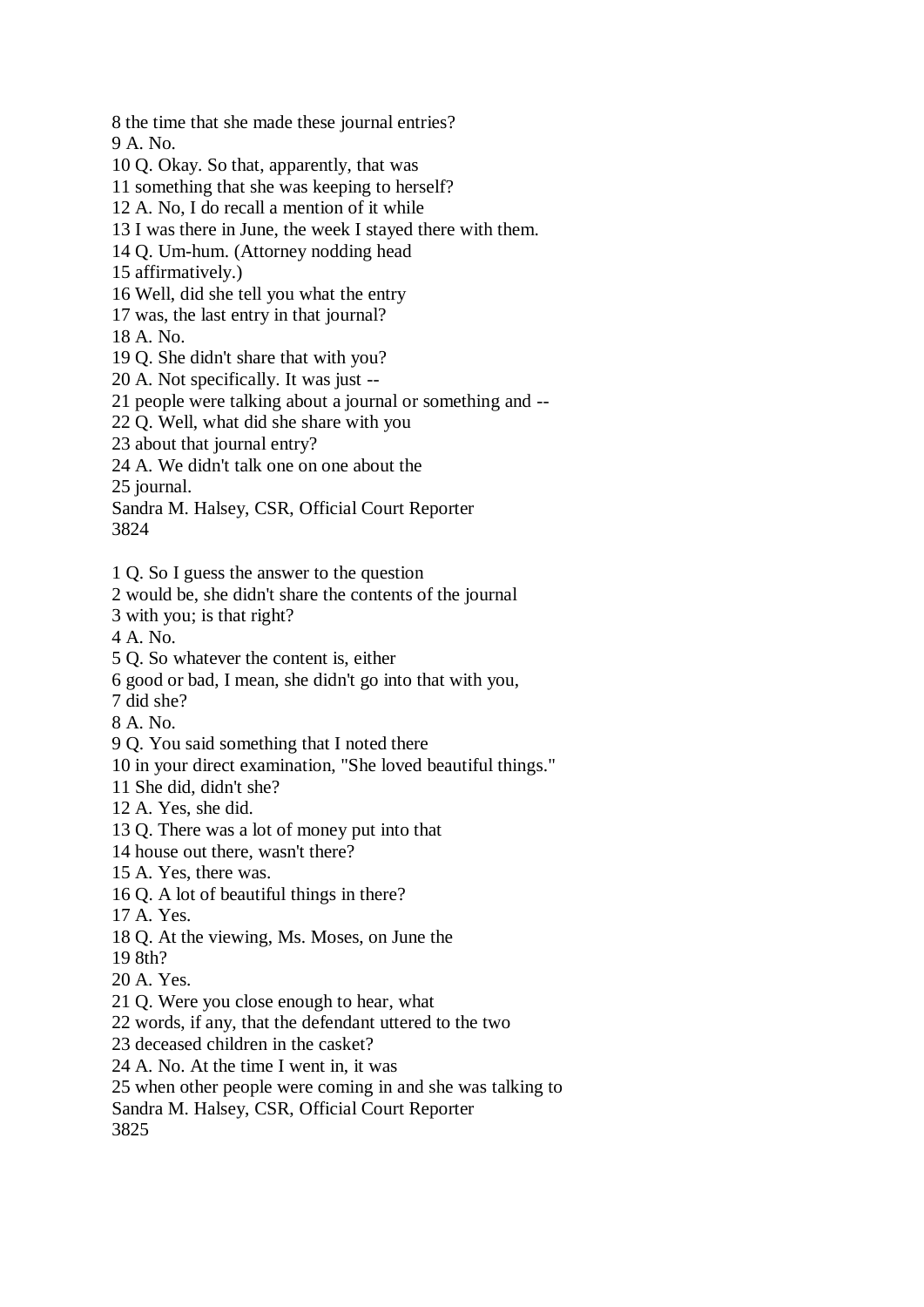1 them.

- 2 Q. So if she said something softly to the
- 3 two deceased children, you weren't in a position to hear
- 4 that; is that right?
- 5 A. No.
- 6 Q. You told us about the birthday party
- 7 on June the 14th. And have you seen the videotape of 8 that?
- 9 A. Yes, I have.
- 10 Q. Tell us about the birthday party that
- 11 happened on June the 9th at Darlie Kee's house.
- 12 A. She didn't have a birthday party.
- 13 Q. There wasn't another party after the
- 14 funeral on June the 9th?
- 15 A. No.
- 16 Q. And, would it be fair to say, Ms.
- 17 Moses, that your exposure to the defendant and her
- 18 children was pretty limited. I mean, you live in
- 19 Pennsylvania so you got to see them when they came to
- 20 Pennsylvania, and then you got to see them when you came
- 21 down in November; is that right?

22 A. Yes.

- 23 Q. Would you agree with me that it's
- 24 possible that the defendant behaved differently with her
- 25 children when you weren't around her?
- Sandra M. Halsey, CSR, Official Court Reporter
- 3826
- 1 A. No, I don't believe that.
- 2 Q. You don't think that is even possible?
- 3 A. No, I don't, because I know her very

4 well.

- 5 Q. So, just no possibility that when you
- 6 were up there in Pennsylvania, that this woman over here
- 7 might just possibly treat her children just a little bit
- 8 differently than you had seen her treat them?

9 A. No.

- 10 Q. As I recall your testimony was, she
- 11 was always very softspoken with the kids; is that right?

12 A. Yes.

- 13 Q. Certainly, you wouldn't expect her to
- 14 be yelling or cursing at her children, that would be very
- 15 much out of character with what you saw during your
- 16 visits with her; is that right?
- 17 A. Well, I never saw that, no.
- 18 Q. That would really surprise you,
- 19 wouldn't it?
- 20 A. Well, not really. We all have
- 21 children, and we all tend to do that once in a while.
- 22 Q. Well, I'm just trying to understand.